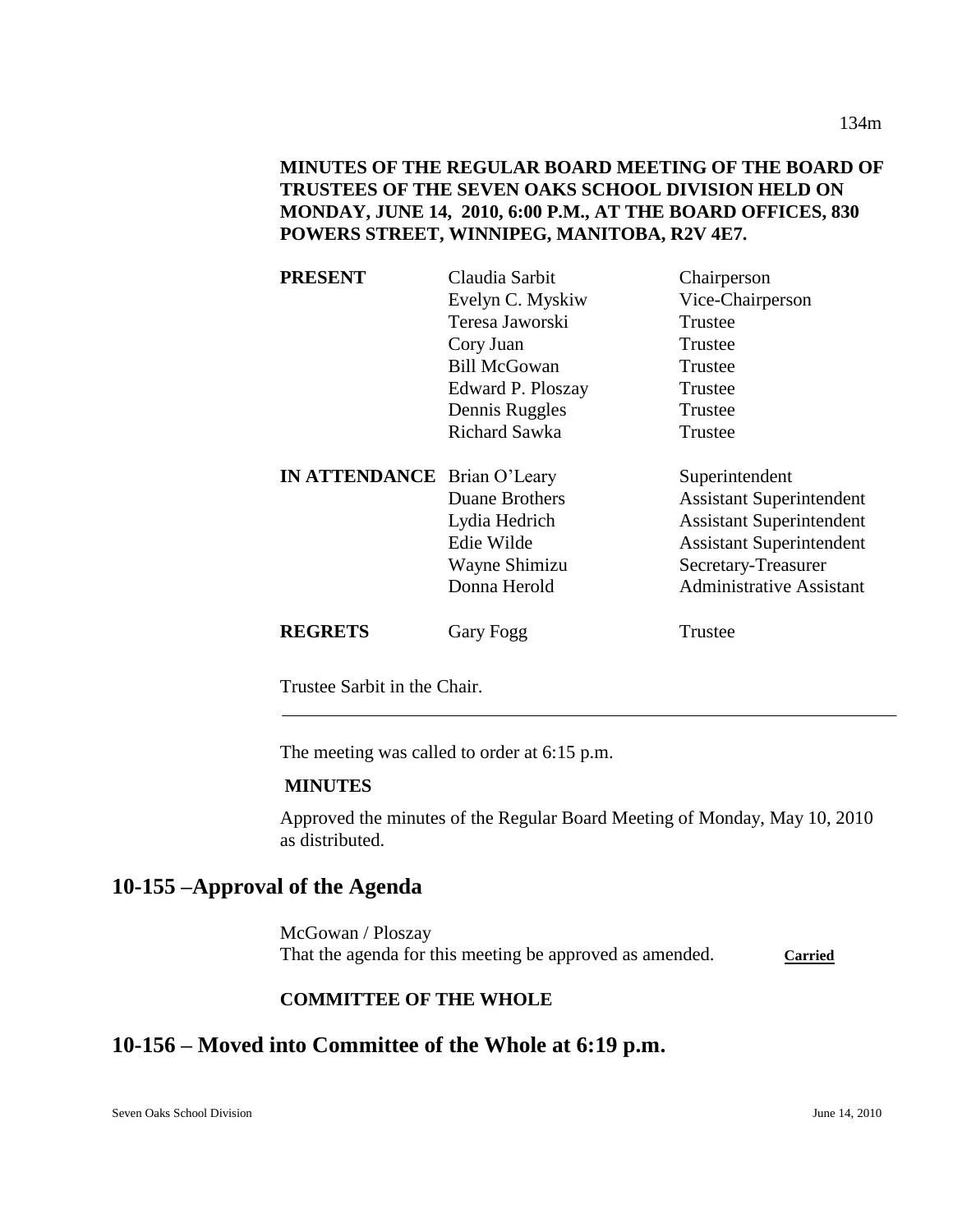### **COMMITTEE OF THE WHOLE**

Juan / Ruggles That the Board move into Committee of the Whole. **Carried**

Trustee Myskiw in the Chair.

### **OFFICER'S REPORTS**

- Trustee Sawka reported on developments arising from collective bargaining.
- **Trustee Ruggles reported on Manitoba School Boards Association Regional** Meetings and informed the Board that the CSBA Conference 2014 will be held in Winnipeg.

### **SUPERINTENDENTS' PERSONNEL REPORT**

# **10-157– Superintendents' Personnel Report**

Juan / Ruggles That the Superintendents' Personnel Report be ratified. **Carried**

# ADMINISTRATIVE APPOINTMENTS

Appointed the following to full-time (1.00) Administrative positions effective September 7, 2010:

Howard Kowalchuk, Principal, École Seven Oaks Middle School Michelle Jean-Paul, Vice-Principal, Garden City Collegiate Tony Kreml, Vice-Principal, Garden City Collegiate Diane Darrach, Vice-Principal, École Riverbend Community School Fay Pahl, Vice-Principal, École Constable Edward Finney School

#### TEACHER APPOINTMENTS

Appointed the following to Teacher General (Permanent) contracts effective September 7, 2010:

Sara Clarke, full-time (1.00) Mike Nychuk, full-time (1.00) Marie-Claude Ferre, full-time (1.00) Jill Parent, full-time (1.00) Jennifer Greene, full-time (1.00) Jeanette Podlesiecki, full-time (1.00) Nicole Jemielity, full-time (1.00) Suzana Prazeres, full-time (1.00)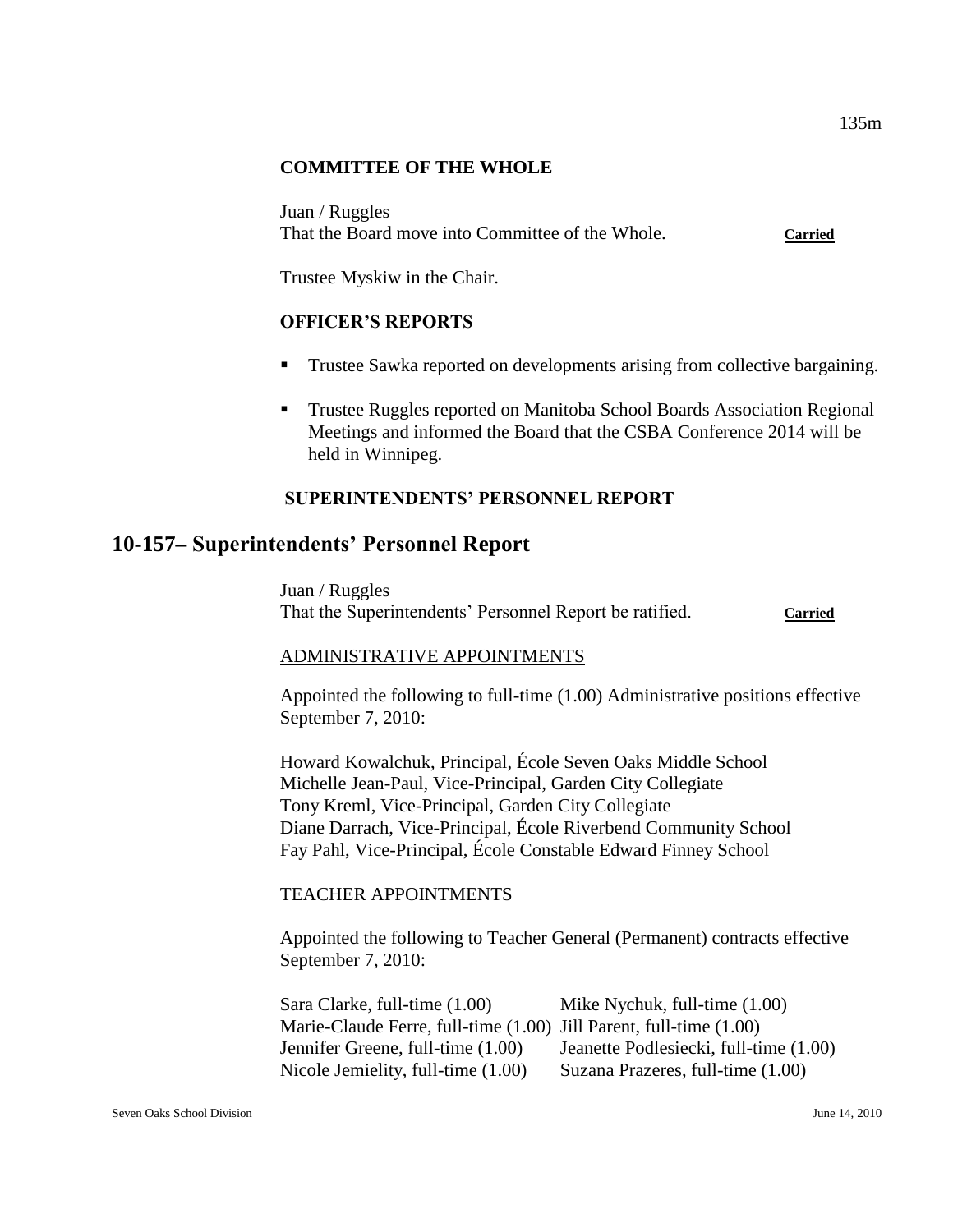| Erin Lees, part-time (.50)      | Jasmine Turka, full-time (1.00)     |
|---------------------------------|-------------------------------------|
| Maria Lamorte, full-time (1.00) | Jeffrey Zylstra, full-time (1.00)   |
| Marshal Mays, full-time (1.00)  | Beverly Rosas-Leon, part-time (.75) |
| Jenny Menard, full-time (1.00)  | (Adult Education Centres)           |

Appointed the following to Limited Teacher General (Term) contracts effective September 7, 2010 to June 30, 2011:

| Lisa Ayow, full-time $(1.00)$                                         | Matthew Medwick, full-time (1.00)     |  |
|-----------------------------------------------------------------------|---------------------------------------|--|
| Matthew Bencharski, full-time (1.00) Matthew Melnyk, part-time (.50)  |                                       |  |
| Michael Bilyk, full-time (1.00)                                       | Jacqueline McDonald, full-time (1.00) |  |
| Dana Brown, part-time (.50)                                           | Jill McDonald, full-time (1.00)       |  |
| Jayme Davey, part-time (.80)                                          | Andrea Misner, full-time (1.00)       |  |
| Natasha Deen, full-time (1.00)                                        | Jennifer Pasternak, full-time (1.00)  |  |
| Darcy Dewit, full-time (1.00)                                         | Candice Penner, full-time (1.00)      |  |
| Lori Dubnicoff, part-time (.50)                                       | Dariusz Piatek, full-time (1.00)      |  |
| Jason Etienne Nault, full-time (1.00)                                 | Rachelle Regnier, full-time (1.00)    |  |
| Barbara Gajda, full-time (1.00)                                       | Kevin Rempel, full-time (1.00)        |  |
| Derek Gebhardt, full-time (1.00)                                      | Steven Serzu, full-time (1.00)        |  |
| Kiera Gilchrist, part-time (.71)                                      | Melissa Sigvaldason, full-time (1.00) |  |
| Katlin Globa, full-time (1.00)                                        | Krysta Pooley, full-time (1.00)       |  |
| Annette Greene, full-time (1.00)                                      | Paula Potosky, part-time (.50)        |  |
| Samir Hathout, full-time (1.00)                                       | Nicole Russell, full-time (1.00)      |  |
| Laurel Howard, part-time (.50)                                        | Rachelle Regnier, full-time (1.00)    |  |
| Jason Hayward, full-time (1.00)                                       | Ryan Smithson, full-time (1.00)       |  |
| Beth Johnson, full-time (1.00)                                        | Heather Stephens, full-time (1.00)    |  |
| Jennifer Jonsson, full-time (1.00)                                    | Lisa Sylvestre, full-time (1.00)      |  |
| Jenny Kemp, full-time (1.00)                                          | Kim Trudeau, full-time (1.00)         |  |
| Madelaine Kettner, full-time (1.00)                                   | Heather Valdez, full-time (1.00)      |  |
| Natalie Koes, full-time (1.00)                                        | Ashley Venables, full-time (1.00)     |  |
| Ryyan Koleric, full-time (1.00)                                       | Martina Vergata, full-time (1.00)     |  |
| Kristen Koshelanyjk, full-time (1.00) Curtis Walker, full-time (1.00) |                                       |  |
| Corrie Krahn, full-time (1.00)                                        | Chad Wilson, full-time (1.00)         |  |
| Scott Main, full-time (1.00)                                          | Edward Younger, full-time (1.00)      |  |
| Suzy Martins, full-time (1.00)                                        | Charlotte Zajac, full-time (1.00)     |  |
|                                                                       |                                       |  |

Appointed the following to Limited Teacher General (term) contracts:

Melanie Barnes, full time (1.00), effective September 7, 2010 to May 22, 2011 Michelle Broder, full-time (1.00), effective September 7, 2010 (indefinite)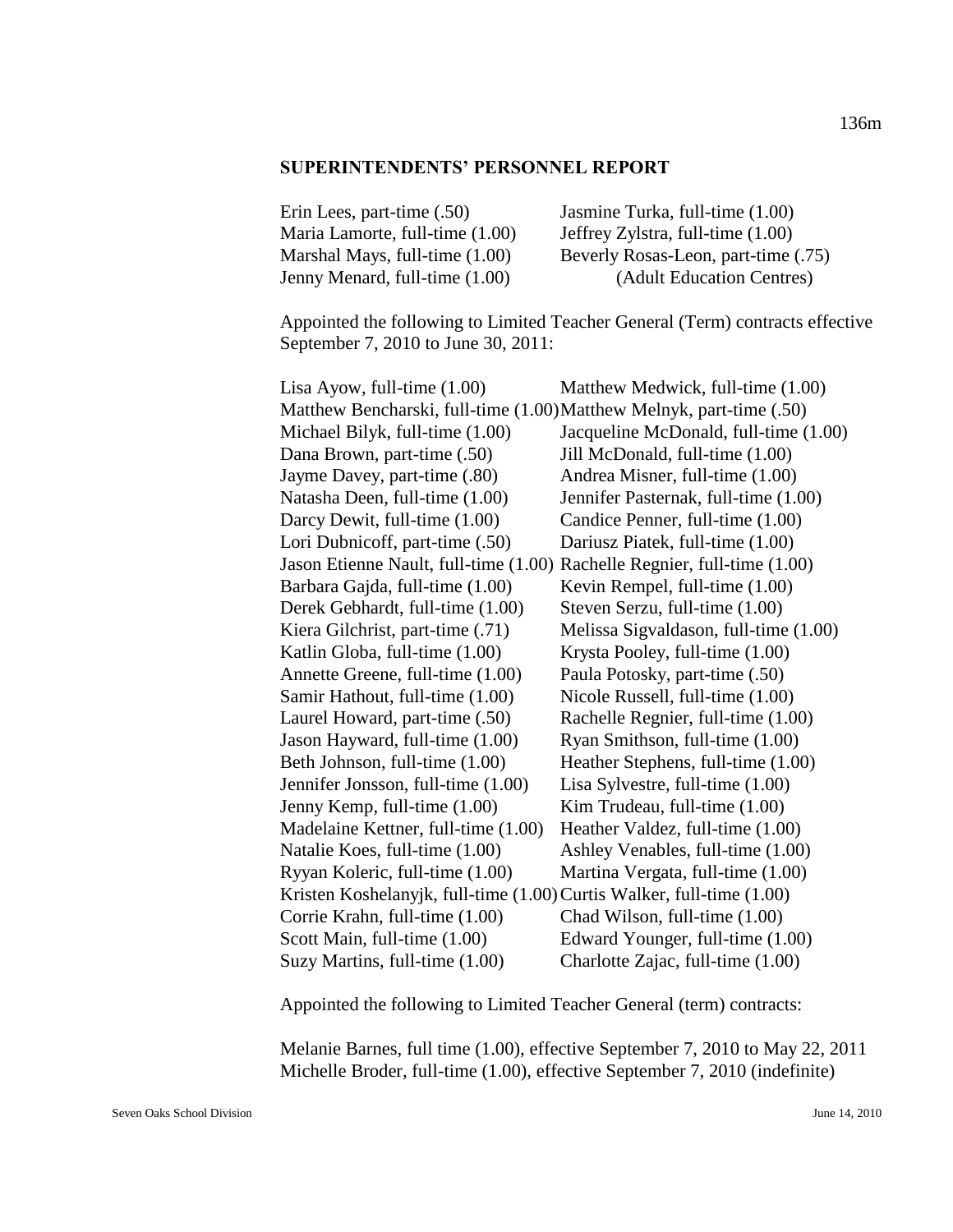Crystal Cousins, full-time (1.00), effective September 7, 2010 to January 28, 2011 Crystal Cousins, part-time (.50), effective January 29, 2011 to June 30, 2011 Samantha Evans, full-time (1.00), effective September 7, 2010 to April 17, 2011 Craig Gawryluk, part-time, (.50), effective September 7, 2010 to December 22, 2010 Sharon Kaye, part-time (.50), effective September 7, 2010 to December 22, 2010 Shelly Zulak-Labay, part time (.75) (Adult Education Centres), effective September 7, 2010 to January 31, 2011

#### SUBSTITUTE TEACHER APPOINTMENTS

Appointed the following to substitute teacher contracts effective the 2009-2010 school year:

Christine Ryckman Amanda Toews

#### TECHNOLOGY ASSISTANT APPOINTMENTS

Appointed Kevin Harms to the position of Technology Assistant, full-time (1.00), effective June 14, 2010.

Appointed Gerald Klassen to the position of Technology Assistant, full-time (1.00) effective June 21, 2010.

#### PARAPROFESSIONAL APPOINTMENTS

Appointed the following to full-time (1.00) paraprofessional positions effective September 7, 2010:

Lynn Bunn Bunn Ben Lower

#### TEACHER LEAVES OF ABSENCE

Granted leave of absence, without pay, effective the 2010-2011 school year to:

Stacey Brown, part-time (.50) Linda Mercier, full-time (1.00) Yolanda Buchberger, part-time (.10) Roman Pilipowicz, full-time (1.00) Ron Budowski, full-time (1.00) Sheila Tabak, part-time (.50) Gordon Fritzsche, full-time (1.00) Claire Yildirim, part-time (.50) Tanya Kohut, part-time (.50)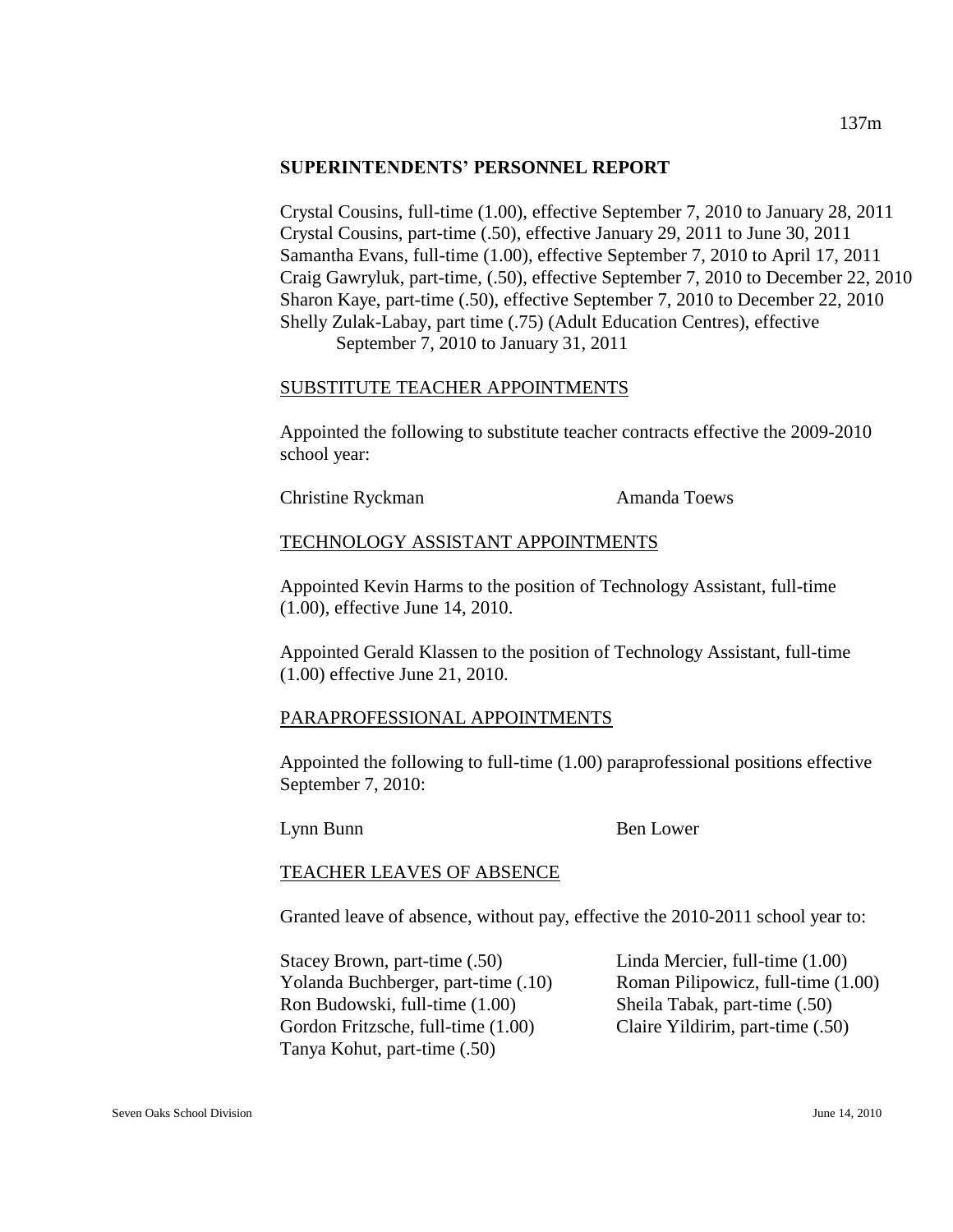Granted Crystal Wiens a full-time (1.00) leave of absence, without pay, effective February 1, 2011 to June 30, 2011.

Granted Lisa Ayow a full-time (1.00) leave of absence, without pay, effective January 4, 2011 to June 30, 2011.

Granted Colleen Herosian a full-time (1.00) leave of absence, without pay, effective January 6, 2011 to June 30, 2011.

Granted Nancy Charles (Adult Education Centres) a part-time (.75) leave of absence, without pay, effective November 8, 2010 to January 31, 2011 and a part-time (.25) leave of absence, without pay, effective February 1, 2011 to June 30, 2011.

#### TEACHER MATERNITY / PARENTAL LEAVE

Granted Tara Whiteside maternity and parental leave effective September 7, 2010 to September 5, 2011.

### CLINICIAN LEAVES OF ABSENCE

Granted the following leaves of absence, without pay, effective the 2010-2011 school year:

Jennine Scott, part-time (.10) Warren Persowich, part-time (.20)

#### PARAPROFESSIONAL LEAVE OF ABSENCE

Granted Maria Cullum a part-time (.50) leave of absence for the 2010-2011 school year to serve as SOPA President.

#### PARAPROFESSIONAL MATERNITY / PARENTAL LEAVE

Granted Samantha Pratt a full-time (1.00) maternity and parental leave effective the 2010-2011 school year.

#### TEACHER RESIGNATION

Received notice of intent to resign from her teaching position from Wendy Chase effective June 30, 2010.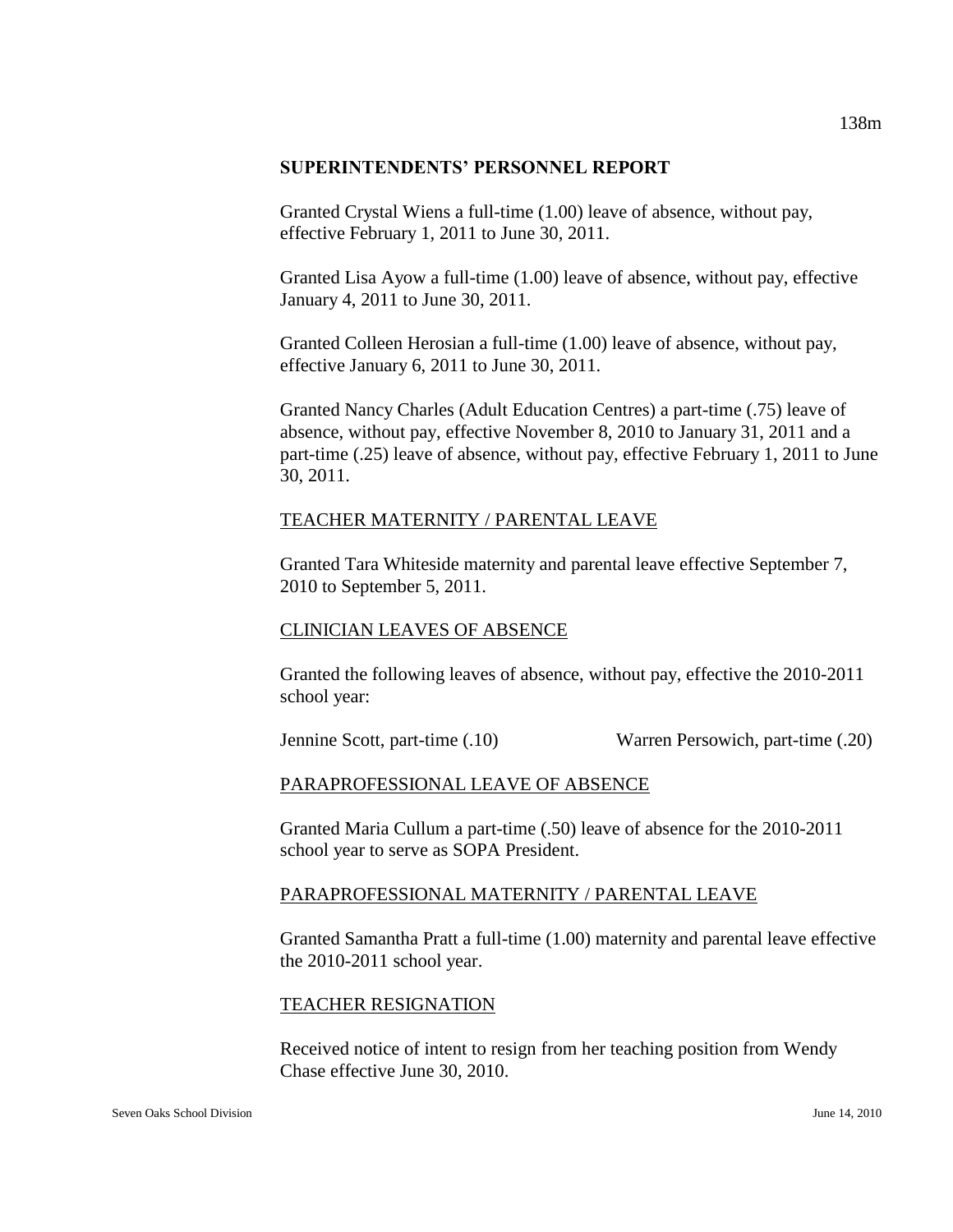### PARAPROFESSIONAL RESIGNATIONS

Received notice of intent to resign from their paraprofessional positions effective June 30, 2010 from:

Michael Bilyk Dan Rogocki

### TECHNOLOGY ASSISTANT RESIGNATION

Received notice of intent to resign from his Technology Assistant position from Jonathan De Piero effective May 28, 2010.

# PARAPROFESSIONAL RETIREMENT

Received notice of intent to retire from her paraprofessional position from Barbra Sucharov effective June 30, 2010.

#### CUSTODIAN RETIREMENT

Received notice of intent to retire from her custodian position from Sharon Gunter effective June 30, 2010.

# SUPERINTENDENTS' PERSONNEL REPORT MOTION

Rescinded the following Superintendents' Personnel Report motion:

#10-153 – granting Sukhbir Gill a part-time (.50) leave of absence, without pay, effective September 7, 2010 to June 30, 2011.

# **SUPERINTENDENTS' REPORT**

The following matters were received as information:

- Personnel Matters.
- Public Schools Finance Branch Portable Link Update.
- **Amber Trails Update.**

# **10-158 – Land Exchange Agreement between Seven Oaks and Genstar**

McGowan / Jaworski That the Board approve the Land Exchange Agreement between the Seven Oaks

139m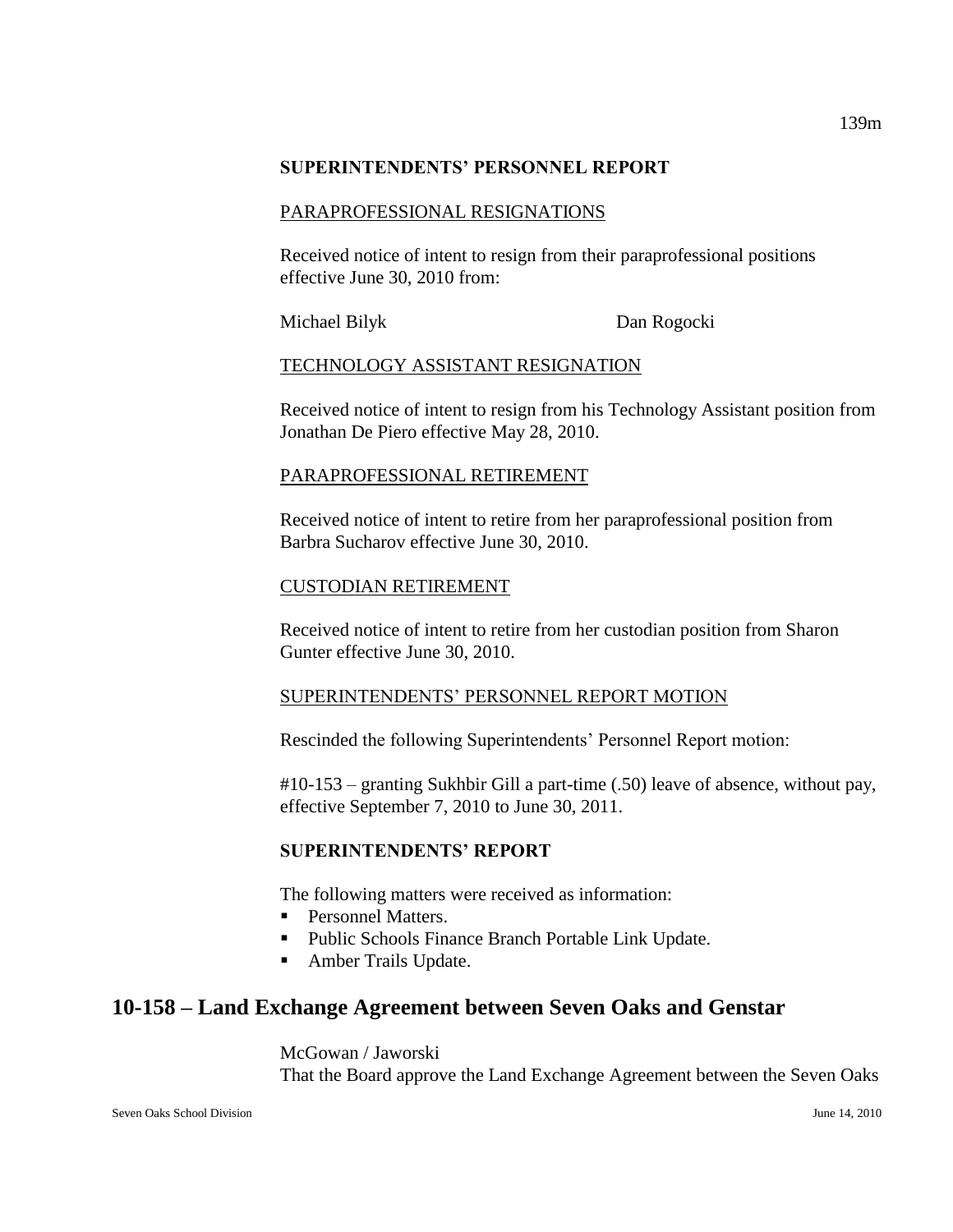School Division and Genstar Development Company. **Carried** 

### **SUPERINTENDENTS' REPORT**

The following matters were received as information:

- PWI Employee Life Insurance, Extended Health Care and Dental Renewal.
- Graduation Rates.

Trustee Sarbit in the Chair.

# **10-159 – Manitoba School Boards Association Fees – July 2010 to June 2011**

Juan / Myskiw That the Board pay its Manitoba Association of School Trustees membership fees in the amount of \$75,373.15 plus 5% GST for the period of July 2010 to June 2011. **Carried**

# **10-160 – Canadian Humanitarian Organization for International Relief**

McGowan / Jaworski

That the Board grant \$900 towards the local purchase of needed supplies to support the work of Carol Moar, Special Education Coordinator; Jennine Scott, Psychologist, E.C.S.S. and Alison Wells, Teacher, Margaret Park School with the Canadian Humanitarian Organization for International Relief. **Carried**

# **10-161 – Employee Assistance Plan**

Ruggles / Sawka That the Board appoint Blue Cross as the Employee Assistance Plan provider for Seven Oaks School Division (Non-Teaching Staff) effective August 1, 2010.

**Carried**

# **10-162 – Bus Tender**

Myskiw / Juan That Maxim Truck and Trailer be awarded the bus tender. **Carried**

# **10-163 – Student Accident Insurance**

Sawka / Ruggles That the Board endorse the MAST Reliable Life Student Accident Insurance Program for the 2010-2011 school year and that we continue to update the link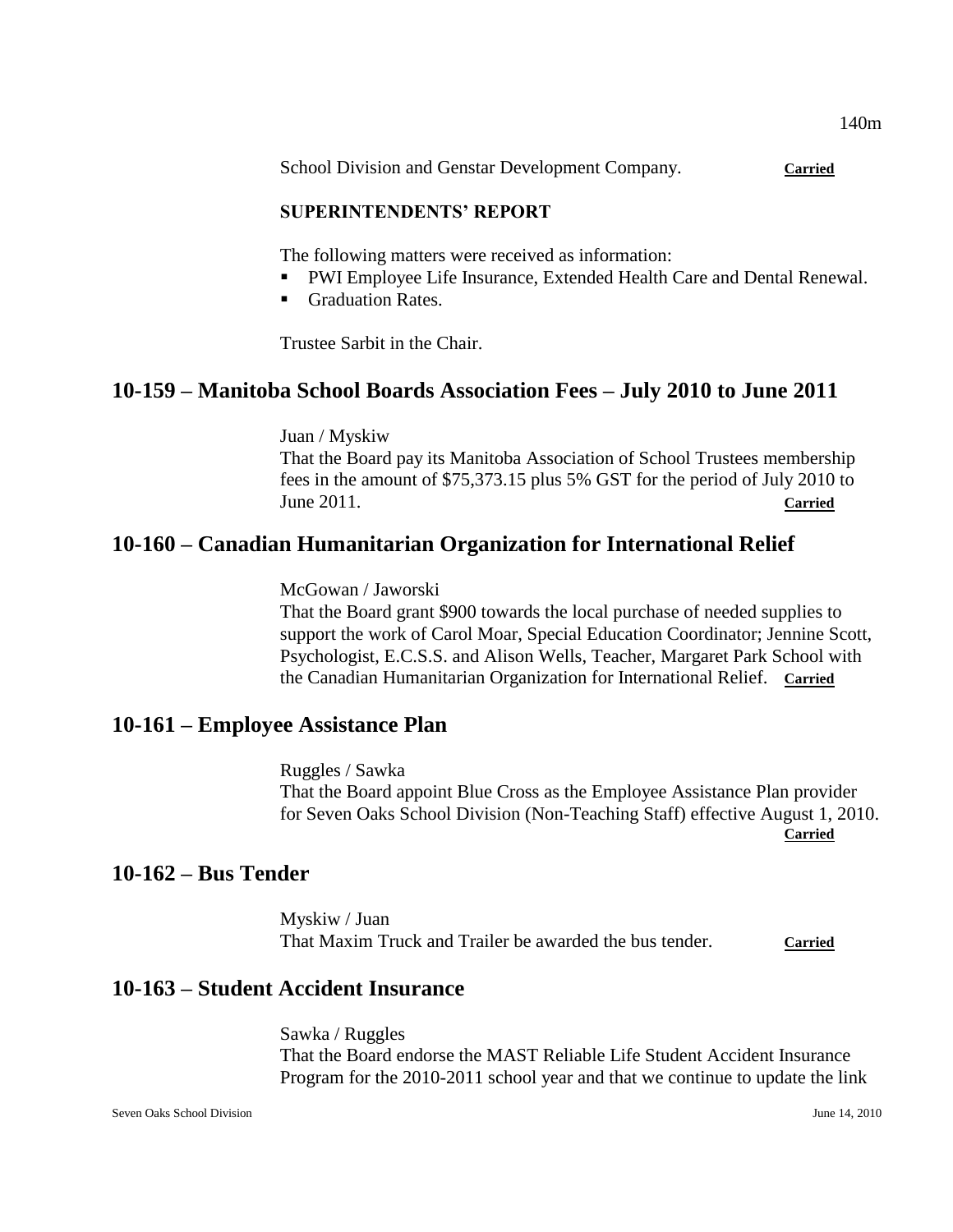141m

on the Division's webpage. **Carried**

# **SUPERINTENDENTS' REPORT**

Received as information:

■ Ward Boundaries.

# **10-164 – Five Year Capital Plan Update 2011-2012 to 2015-2016**

Ruggles / Ploszay That the Board submit its Five Year Capital Plan Update 2011-2012 to 2015- 2016. **Carried**

# **SPECIAL ORDERS**

7:30 p.m. Katy Walsh, CLER Policy and Program Analyst; Cathy Horbas, Principal; Jackie Molyneux, Vice-Principal; David Ingram, Teacher – West St. Paul School. Presentation on the Community Led Emissions Reduction Program at West St. Paul School.

# **10-165 – Community Led Emissions Reduction Program, West St. Paul School**

Myskiw / Jaworski That the Board supports and endorses the Community Led Emissions Reduction Program for the West St. Paul Plan as presented by West St. Paul School. **Carried**

# **CONSENT AGENDA**

# **10-166 – Consent Agenda**

Jaworski / Ploszay That the Consent Agenda be approved. **Carried**

#### Summer Approvals

That the Superintendent or his designate approve the awarding of all tenders and capital payments on a regular basis during the months of July and August and report the approvals at the Regular Board Meeting on Monday, August 30, 2010.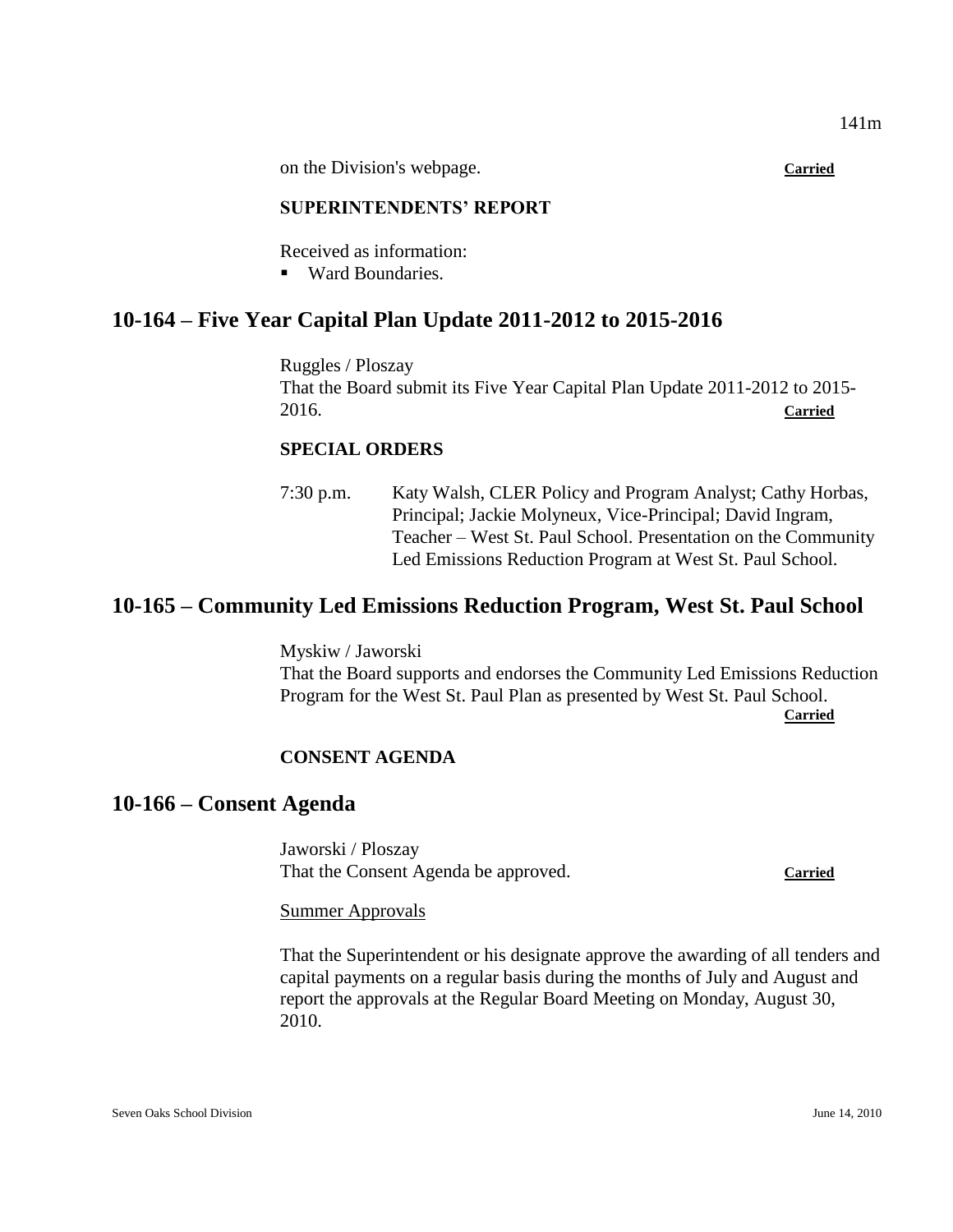### **CONSENT AGENDA**

### West St. Paul School – Religious Exercises

That the request to hold religious exercises at West St. Paul School be received.

Lease Agreement – Croatian Pavilion

That the request to hold the Croatian Pavilion at West Kildonan Collegiate for Folklorama 2010 be received.

Cheque Listing - May 2010

That cheques #2103517-#2103869, #210148-#210160 (US), direct deposit #210004621-#210005132 and pre-authorized debits #201005-#201006 in the amount of \$4,059,675.72 be approved.

Number Ten Architectural Group Invoice No. 7971

That Invoice No. 7971 for Renovations at Edmund Partridge Community School in the amount of \$94.50 be paid to Number Ten Architectural Group.

Number Ten Architectural Group Invoice No. 7972

That Invoice No. 7972 for West St. Paul School Groom Room, Lifts & Ramp in the amount of \$983.78 be paid to Number Ten Architectural Group.

# **COMMITTEE REPORTS**

**Policy Committee**

# **10-167 – Policy DJEE – Purchasing Procedures**

Ploszay

That revised Policy DJEE - Purchasing Procedures be approved for inclusion in the Policy Manual. **Carried**

# **10-168 – Policy GABFA – Chemical and Biological Control Plan**

Juan That Policy GABFA - Chemical and Biological Control Plan be approved for inclusion in the Policy Manual. **Carried**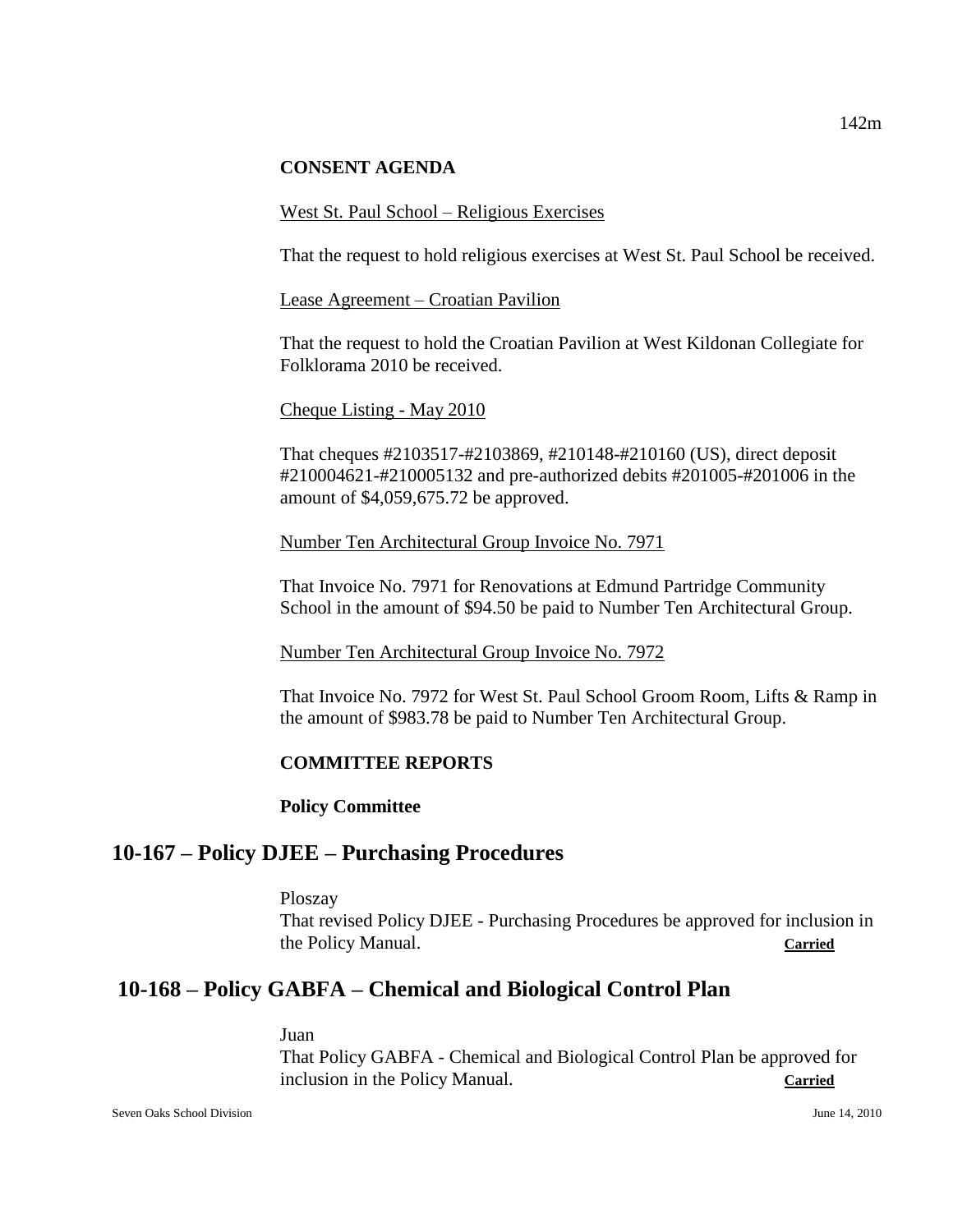# **10-169 – Policy DJDJ – Hand Held Wireless Communication Device (Cell Phone) Policy**

Jaworski

That revised Policy DJDJ - Hand Held Wireless Communication Device (Cell Phone) Policy be approved for inclusion in the Policy Manual. **Carried** 

# **10-170 – Policy GABAF – Dealing with Emergencies**

Ploszay That Policy GABAF - Dealing with Emergencies be approved for inclusion in the Policy Manual. **Carried**

# **10-171 –Policy KG/R – Rental of School Facilities Regulations**

Juan

That revised Policy KG/R - Rental of School Facilities be approved for inclusion in the Policy Manual. **Carried**

# **10-172 – Policy CGBAF – Accounting Supervisor**

Jaworski That Policy CGBAF - Accounting Supervisor be approved for inclusion in the Policy Manual. **Carried** 

# **10-173 – Policy CGBAG – Accountant**

Ploszay That revised Policy CGBAG - Accountant be approved for inclusion in the Policy Manual. **Carried**

# **Workplace Safety and Health Steering Committee**

Received the Workplace Safety and Health Steering Committee 2009-2010 Annual Report.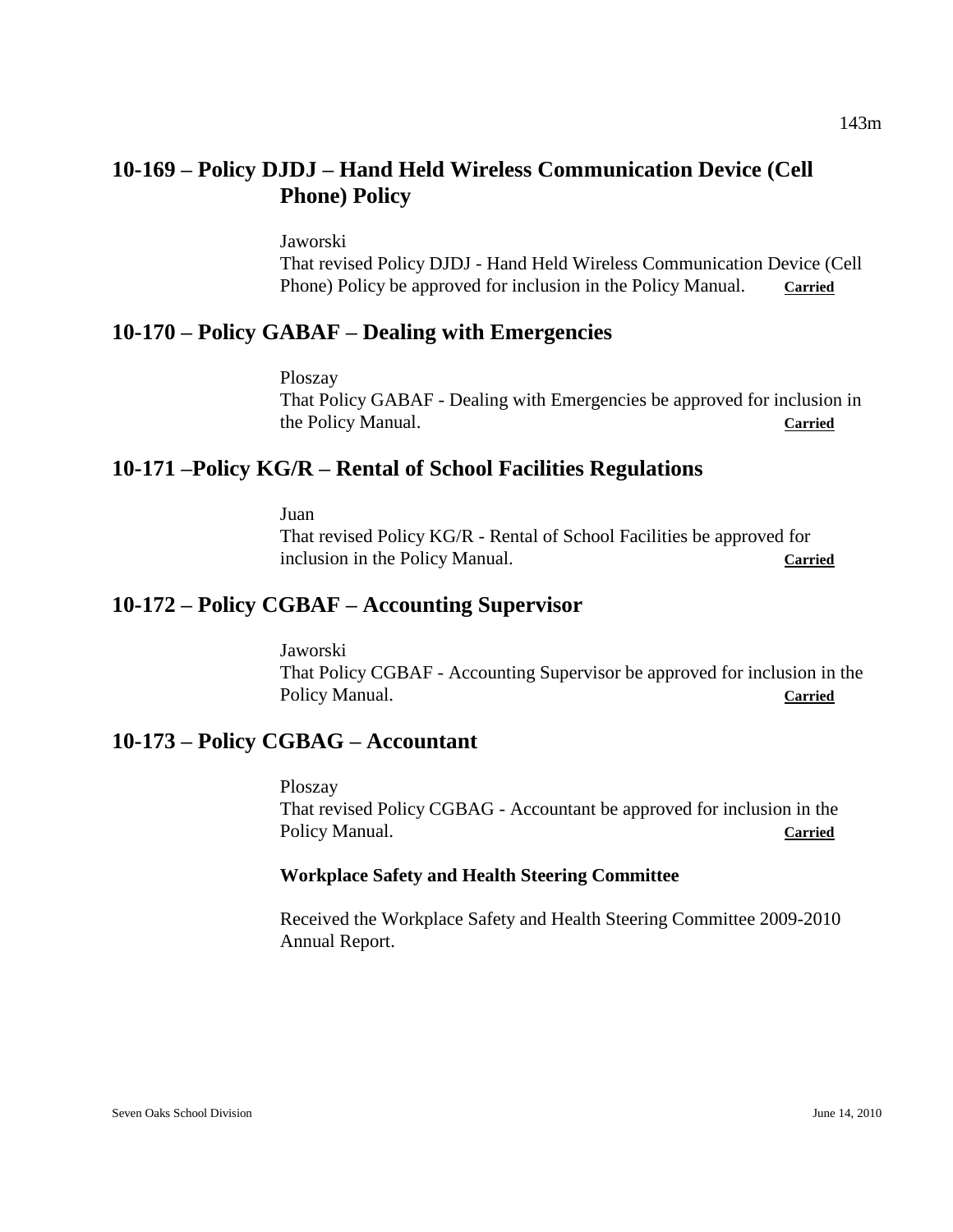### **ITEMS OF INFORMATION**

### **Conference Reports**

Suzanne Simpson, Teacher, James Nisbet Community School: 2010 FETC Conference, January 11 to 15, 2010 - Orlando, Florida.

Carol Stankey, Teacher, Edmund Partridge Community School: NCTM Conference, April 21 to 24, 2010 - San Diego, California.

Cory Ruppenthal, Teacher, É.S.O.M.S.: Texas Computer Education Association (TCEA), February 8 to 12, 2010 - Austin, Texas.

Gwen Birse, Principal, ÉSOMS: NCTM 2010 Annual Meeting and Exposition, April 19 to 24, 2010 - San Diego, California.

Diane Darrach, Vice-Principal, École Constable Finney School: NCTM 2010 Connections Linking Concepts and Context, April 19 to 23, 2010 - San Diego, California.

### **Other Reports**

- Garden City Collegiate recipient of an award from Rainbow State for their Chicago performance.
- Victory Celebrating 90 years with a Family BBQ on June 15.
- H.C. Avery Open House.
- **Elwick Flood Update.**
- **Unite to Change Windup.**
- Constable Finney Roots of Empathy.

# **CORRESPONDENCE**

- Manitoba Education, School Programs Division: National and International Assessment Activities.
- **MSBA e-bulletin June 2, 2010.**
- Manitoba Healthy Living, Youth and Seniors: Tessa Vallittu, Danny Gomes - Garden City Collegiate and Robin Quintana, Kristin Coulis - West Kildonan Collegiate. Recipients of a Manitoba Youth Leadership Scholarship.
- Greg Selinger, Premier of Manitoba: Danny Gomes and Tessa Vallittu, Garden City Collegiate - recepients of the Premier's Healthy Living Award for Youth.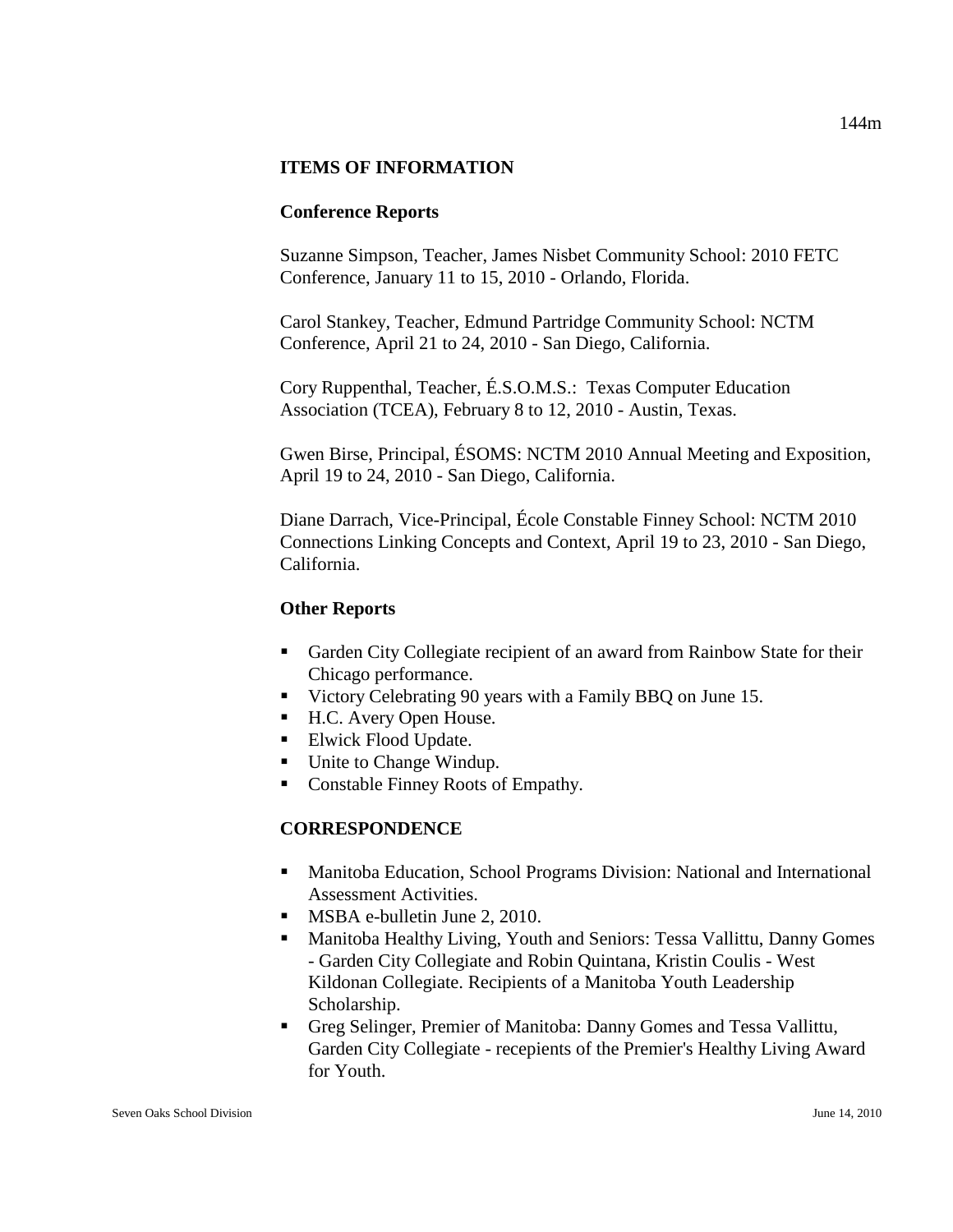# **CORRESPONDENCE**

- MSBA Metro Winnipeg Collective Bargaining Coordinating Meeting: Friday, October 8, 2010 at 12:00 noon.
- Donna Edmundson, Community Grants Administrator, The Winnipeg Foundation: Approval of a grant of \$2500 in support of the Kildonan Youth Activity Centre youth snack program.
- Naomi Kruse, Executive Director, Manitoba Association of Parent Councils: Thank you letter to the Division for sponsoring their Annual General Meeting and Conference on April 23 and 24, 2010.
- Metro Presidents of the Manitoba Teachers' Society: Letters to The Honourable Nancy Allan and Hugh Coburn regarding concern around the safety and well-being of staff and students caused by inclement weather conditions.
- Barb Cerilli, Edmund Partridge Community School: Letter to West Kildonan Legion #30 thanking the Executive for the generous donation of a refrigerator and freezer for the breakfast program at Edmund Partridge School.
- Winnipeg Free Press Article "Garden City Collegiate Celebrates Opening".
- Cliff Meder, Director of Operations, Seven Oaks School Division: Letter to Public Schools Finance Board regarding Modular Classrooms and Link Addition to École Riverbend Community School.
- MSBA School Board Candidate Information Sessions.
- Rennie Bodi, Consumer Communications Coordinator-Power Smart, Manitoba Hydro: Letter to Cliff Meder, Director of Operations, thanking him for his recent assistance and contribution to the Manitoba Hydro / Global Television series, It's Bigger Than You Think.
- Jamie Krutkevich Slight, President, Seven Oaks Teachers' Association: Thanking the Board for meeting with teachers on May 10, 2010 to discuss supporting student learning.
- Mystery Lake School Division: Job Bulletin for Assistant Superintendent Human Resources, Personnel and Research.
- **Victory Family BBQ Celebrating 90 Years of Victory.**
- Assembly of Manitoba Chiefs: Legacy of the Indian Residential School System, June 16-19, 2010 - The Forks.
- **Communiqués CMEC Copyright Consortium Pleased with New Federal** Copyright Legislation.
- George Coupland, Director, Labour Relations, MSBA: Collective Bargaining Update.
- Public Schools Finance Board Change of Address.
- Announcement Schools Finance Branch: Lynne Mavins, the Assistant Director of the Schools Finance Branch will become the Acting Director of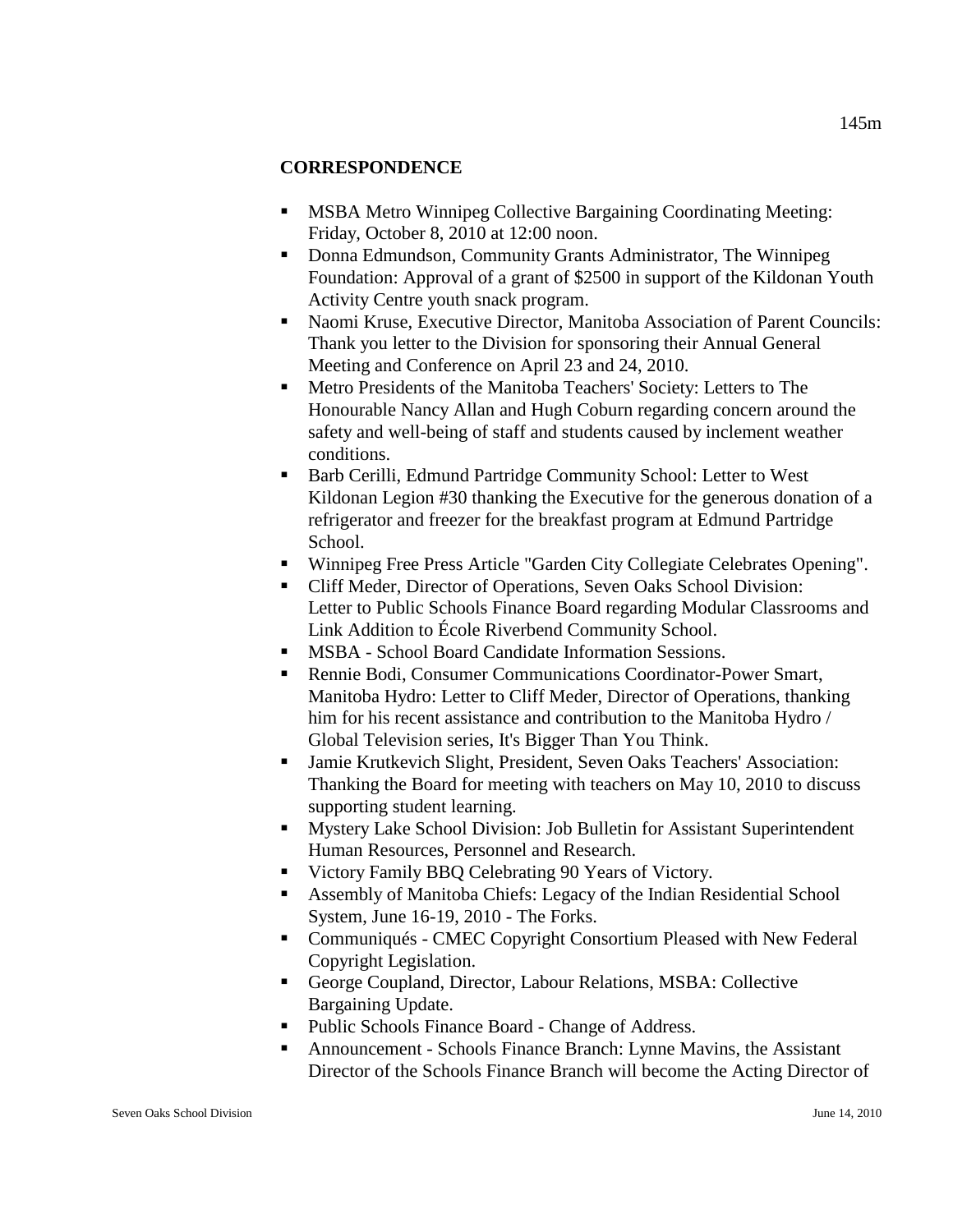# **CORRESPONDENCE**

the Branch effective July 5, 2010.

- Rick Dedi, Executive Director, Public Schools Finance Board: Authorizing the Division to proceed with the renovation to add washroom facilities to École Leila North Community School.
- Rick Dedi, Executive Director, Public Schools Finance Board: Authorizing the Division to proceed with the award for the Modular Classrooms and Link addition at École Riverbend Community School with Van Ast Construction Ltd.
- Paul Birston, Manager of Architectural Services, Public Schools Finance Board: Garden City Collegiate - Elevator and Grooming Room.
- Cliff Meder, Director of Operations, Seven Oaks School Division: Garden City Collegiate Addition and Renovation Change Order No. 11.
- Manitoba NewsRelease: Province Announces Groundbreaking for new School in Southwest Manitoba.
- Manitoba NewsRelease: Provinces Reaches Tentative Labour Agreement with Manitoba Nurses.
- **Manitoba NewsRelease: Premier Salutes Youth for Leadership in Healthy** Living.
- MSBA Labour Relations: Update CPI, Unemployment Rate, Regional Trends.
- Carolyn Duhamel, Executive Director, MSBA: Manitoba School Boards Association Fees - July 2010 to June 2011.
- Ron Weston, Chair, Merlin Advisory Board: Merlin Partner Program Policy document.
- Jamie Krutkevich Slight, President, SOTA: Seven Oaks Teachers' Association annual fee for 2010-2011.
- C.U.P.E. 949 Officers and Committee Members.
- Wayne Shimizu, Secretary-Treasurer, Seven Oaks School Division: Notice to Terminate Seven Oaks School Division EAP Services Agreement with Shepell-fgi.
- 2010 Seven Oaks School Division Specified Procedures Report: March 31, 2010 Audit - KPMG.
- Coralie Bryant, Executive Director, Manitoba Association of School Superintendents Inc.: Report to The Winnipeg Foundation on the project developing a DVD on the value of Public Education.
- MSBA Travel Accident Insurance: Renewal of the Travel Accident Policy.
- Selkirk Journal Article: West St. Paul hires new CAO Brent Olynyk.
- Gina Curatolo, Teacher, Victory School: Thank you card.
- Manitoba Ombudsman, 2009 Annual Report.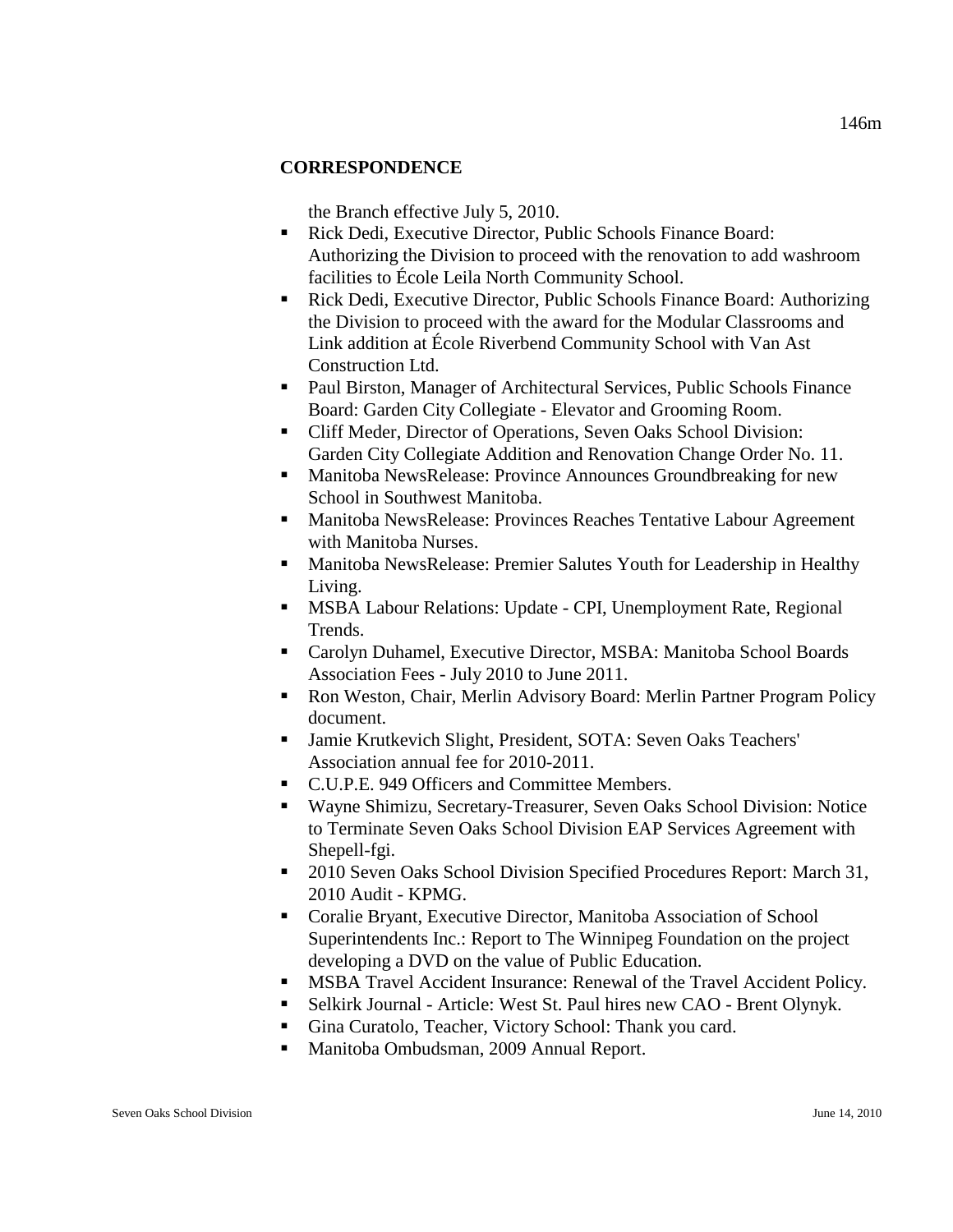# **CORRESPONDENCE**

- Lydia Hedrich, Assistant Superintendent: Thank you for hosting the Long Service / Retirement Dinner.
- West K Shopper Newsletters, May  $7 < 14, 2010$ .
- Jim Rondeau, Minister Healthy Living, Youth and Seniors: Back Off Tobacco (BOT) Resources.
- **John Sawchuk, Director of Programs, Adult Learning and Literacy: Adult** Learning Centres in Manitoba Annual Report for 2008-2009.
- Education Manitoba, Volume 8, Number 3, May 2010.
- Canadian Education Association: Reducing Class Size: What Do We Know?
- University of Winnipeg Report to the Community June 2010.
- Bus Tender.

# **ANNOUNCEMENTS**

# **Board Meeting Dates:**

Monday, August 30, 2010, 6:00 p.m. - Regular Board Meeting Monday, September 13, 2010, 6:00 p.m. - Regular Board Meeting Monday, October 18, 2010, 6:00 p.m. - Regular Board Meeting Monday, November 1, 2010, 6:00 p.m. - Trustee Orientation Monday, November 8, 2010, 6:00 p.m. - Inaugural & Regular Board Meeting Monday, November 15, 2010, 6:00 p.m. - Informal Board Meeting

# **Graduations:**

- Maples Collegiate Tuesday, June 22, 7:00 p.m. Centennial Concert Hall.
- West Kildonan Collegiate Wednesday, June 23, 7:00 p.m. Centennial Concert Hall.
- Garden City Collegiate Thursday, June 24, 7:00 p.m. Centennial Concert Hall.

# **Other Dates:**

- Divisional Professional Development Friday, September 24, 2010
- SAG Friday, October 22, 2010.
- Elections Wednesday, October 27, 2010.